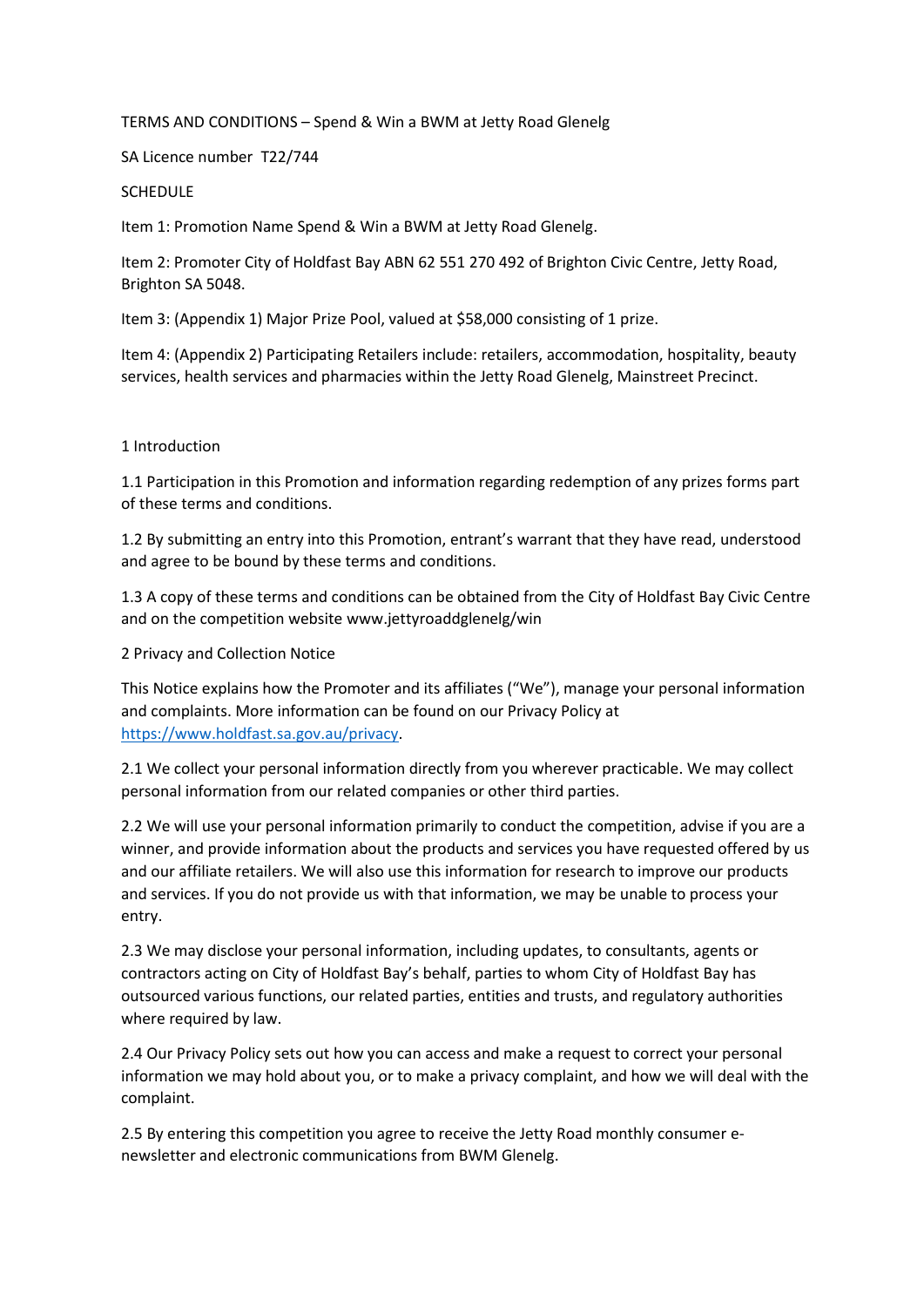2.6 You may contact us by email at: hello@jettyroadglenelg.com or by post: PO Box 19, Brighton SA 5048 or delivery to the Brighton Civic Centre, 24 Jetty Road, Brighton SA 5048.

2.7 This Promotion runs from 9am (CST) on Wednesday 1 June 2022 to 11.59pm (CST) on Thursday 30 June 2022 (Promotion Period).

## 4 Eligibility

4.1 This Promotion is open to all Australian residents who are a customer of a Participating Retailer.

4.2 Directors, officers, management, suppliers and their employees (and the Immediate families of directors, officers, management, suppliers and employees) of the Promoter or of its related bodies corporate or agencies are ineligible to enter the Promotion. 'Immediate families' means any of the following: spouse (including same sex spouse), ex-spouse, de-facto spouse, child or step-child (whether natural or by adoption), parent, step-parent, natural or adopted sibling, whether or not they live in the same household as the director, officer, manager, employee or contractor.

4.3 Retailers and staff of retailers who are participants in the promotion are ineligible to enter the competition.

4.4 If the entrant is under the age of 18 years, the prize will be awarded to the winner's nominated parent or guardian.

### 5 Method of entry

5.1 To enter the competition customers simply:

(a) Spend \$30.00 in any Participating Retailer in one transaction

(c) Scan the QR code (or manually enter the web address in an internet search bar) to be taken to the competition website.

(c) Submit an entry via the online entry form and complete all required fields.

(d) Upload an image of their receipt showing they have made a purchase of \$30.00 or more in a single transaction during the Promotion Period.

5.2 Receipts deemed ineligible to receive an entry form include purchases made at supermarkets, prescription medication, petrol stations and financial institutions, unless otherwise stated in the participating retailers list. For a full list of participating retailers view Appendix 2.

5.3 Entry into this competition is unlimited, subject to complying with clause 5.1 however only one entry may be submitted per transaction that is in satisfaction of these Terms and Conditions.

5.4 It is the responsibility of an entrant to notify the Promoter if he or she returns an item identified on a receipt used to enter the competition. In this instance, the Promoter reserves the right to remove the entry from the Promotion.

5.5 The Promoter reserves the right to verify the validity of entries and participants if and when required (including a participant's identity and place of residence) and to disqualify any participant who tampers with the entry process or who submits an entry that is not in accordance with these Conditions of Entry. Failure by the Promoter to enforce any of its rights at any stage does not constitute a waiver of those rights.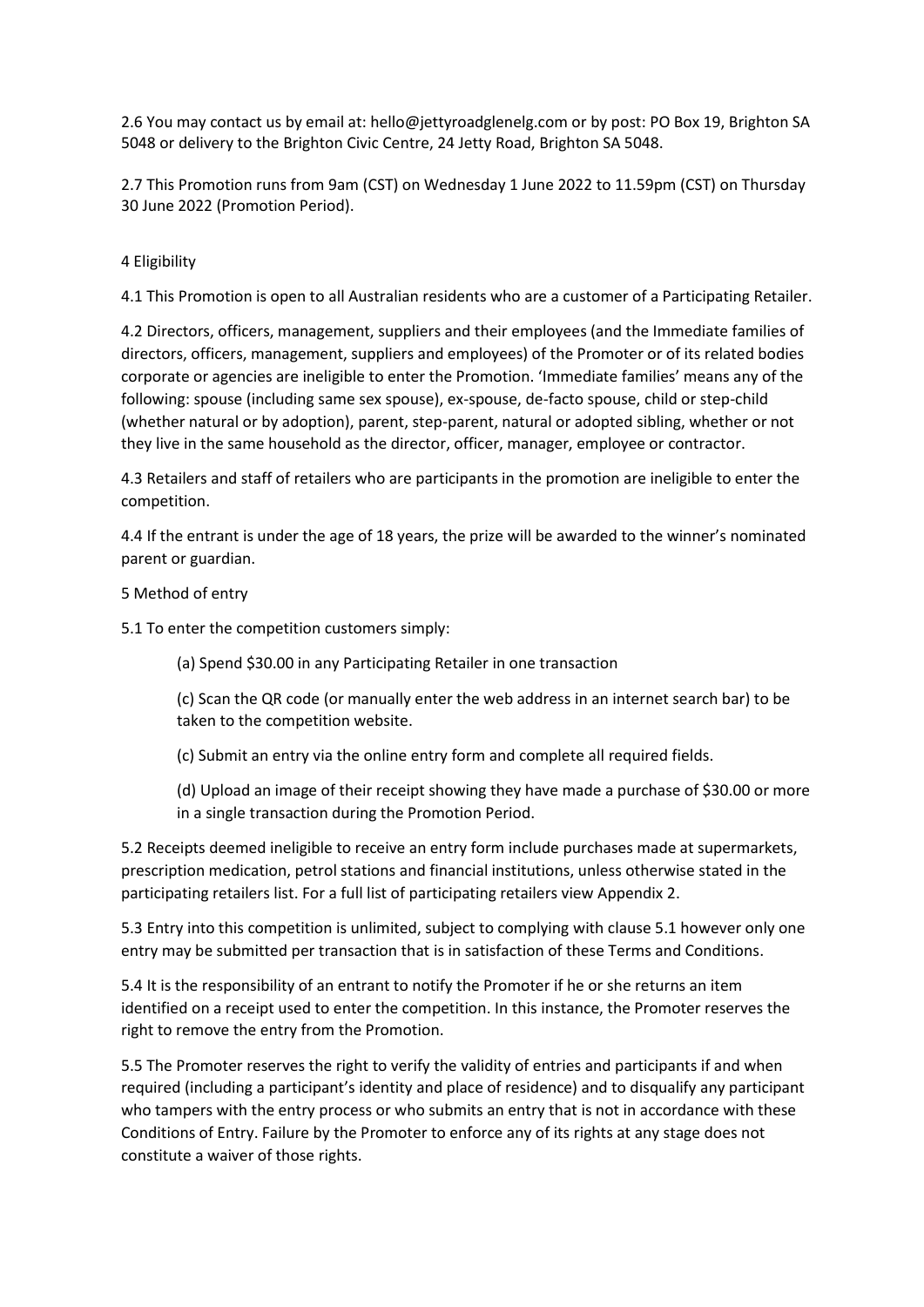## 6 Draws

6.1 The winner of the Major Prize will be drawn at 10am on Friday 1 July 2022. The winners will be determined via a random draw from an online electronic drawing system at 10am at the Glenelg Town Hall, 1 Moseley Square, Glenelg SA 5043.

6.2 The winners of major prize will be announced on the Jetty Road Facebook page and contacted by phone on Friday 1 July 2022 after the draw has taken place and will also be notified in writing thereafter. The name of the winners will be published on the Jetty Road Facebook page [\(https://www.facebook.com/jettyrdglenelg\)](https://www.facebook.com/jettyrdglenelg) on Friday 1 July 2022.

6.3 The entrant does not need to be present at the Major Prize draw.

## 7 Prizes

7.1 The total amount of prizes for this Promotion consists of the number of prizes noted in Appendix 1. All prize values are in Australian dollars and are correct at the time of printing. The Promoter takes no responsibility for variations in the prize value.

7.2 The prizes are not transferable, redeemable or exchangeable for cash.

7.3 The Promoter does not warrant the acceptable quality, suitability and/or fitness for purpose of any goods and/or services awarded as a prize.

7.4 All prizes are subject to the terms and conditions of the individual provider of the prize.

7.5 Any ancillary costs associated with redeeming a prize are not included.

7.6 The prize will have insurance cover up to the day of collection by the Winner, at which time the Winner must arrange insurance cover at their own discretion.

7.7 Should the winner reside outside of South Australia, collection and/or delivery of the Prize will be the responsibility of the Winner.

7.7 If the prize (or part of any prize) is unavailable, the Promoter, in its discretion, reserves the right to substitute that prize (or that part of the prize) to the equal value, subject to any written directions from a regulatory authority.

### 8 Notification

8.1 The Promoter will publish the results of the Promotion on the Jetty Road, Glenelg Website after the Major prize Winner has been drawn. The Winner will be contacted via phone and permission will be requested to advertise their first name on the Jetty Road, Glenelg website.

### 9 Prize collection

9.1 The Major prize winner will be asked to arrange to collect the BMW 118i from BMW Glenelg, 141 Brighton Rd, Glenelg South SA 5045 by Monday 18 July 2022. It is at the winner's cost for any delivery outside of Metro Adelaide, including the winner having appropriate insurance cover in place before taking delivery of the prize.

9.2 Prize winners of all other prizes will be asked to contact the Jetty Road Development Coordinator o[n hello@jettyroadglenelg.com](mailto:hello@jettyroadglenelg.com) to collect their prize from Glenelg Town Hall, 1 Moseley Square, Glenelg 5045 by 4.00pm Monday 18 July 2022.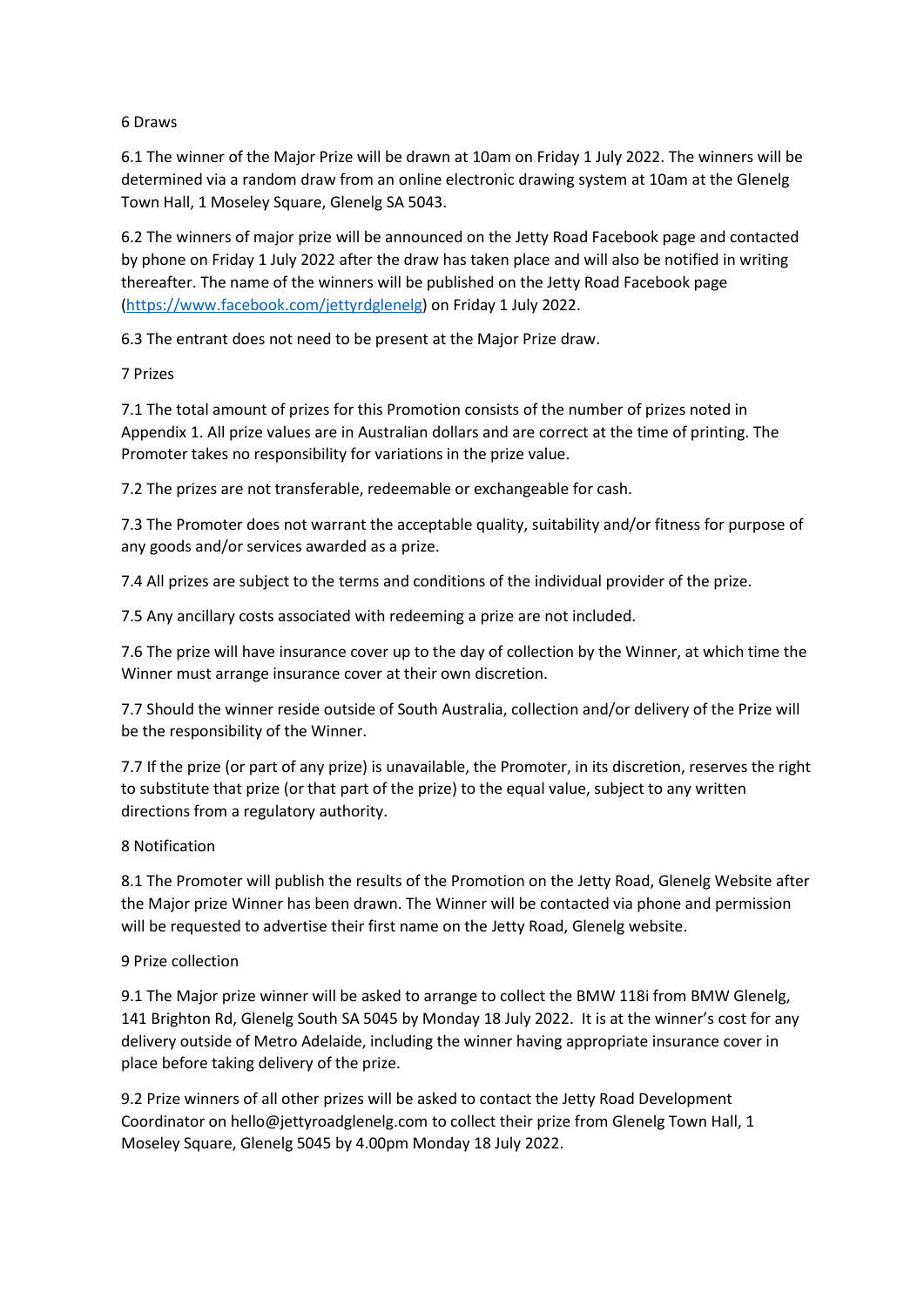9.3 Winners must retain their original purchase receipt to confirm their eligibility to have entered the draw. If a receipt is not produced at time of notification, the winner will not be eligible to claim the prize and a re-draw will occur.

9.4 A redraw of unclaimed Prizes will take place at 10.00am Tuesday 19 July 2022 at Glenelg Town Hall, 1 Moseley Square, Glenelg SA 5045 and Prizes must be collected within 14 days, subject to any written directions from a regulatory authority. The name of the redraw winners will be published on the Jetty Road Facebook page (https://www.facebook.com/jettyrdglenelg) on Tuesday 19 July 2022.

## 10 Publicity materials

10.1 By entering into this Promotion, entrants accept that a picture, along with the winner's name, may be requested for publication in local and regional media as part of the competition.

## 11 Release and indemnity

11.1 The Promoter accepts no responsibility for the prizes once the winner has collected them.

11.2 The Promoter accepts no responsibility for lost, late, damaged or illegible receipts.

11.3 The Promoter and its associated agencies and companies will not be liable for any loss or damage whatsoever which is suffered (including but not limited to direct or consequential loss), or for personal injury or death suffered or sustained in connection with this competition or as a result of taking or using any prize, except for any liability which cannot be excluded by law.

11.4 This Promotion is in no way sponsored, endorsed or administered by or associated with Facebook. Entrants acknowledge that:

(a) any information they provide in connection with the Promotion is provided to the Promoter and not to Facebook

(b) any questions, comments or complaints regarding the Promotion will be directed to the Promoter, not to Facebook

(c) entrants release Facebook and their associated companies from all liability arising in respect of the Promotion and use or publication of the image.

12 Termination of Promotion

12.1 The Promoter reserves the right to vary the terms of, or cancel, this Promotion at any time without liability to any entrant or other person, subject to applicable laws.

13 Decisions final

13.1 The Promoter, at its sole discretion, may accept entries with errors and omissions.

13.2 If there is a dispute as to the identity of an entrant, the Promoter reserves the right, in its sole discretion, to determine the identity of the Entrant.

13.3 The Promoter's decision relating to the Promotion and/or redemption of the prizes is final and no discussions or correspondence with entrants or any other person will be entered into.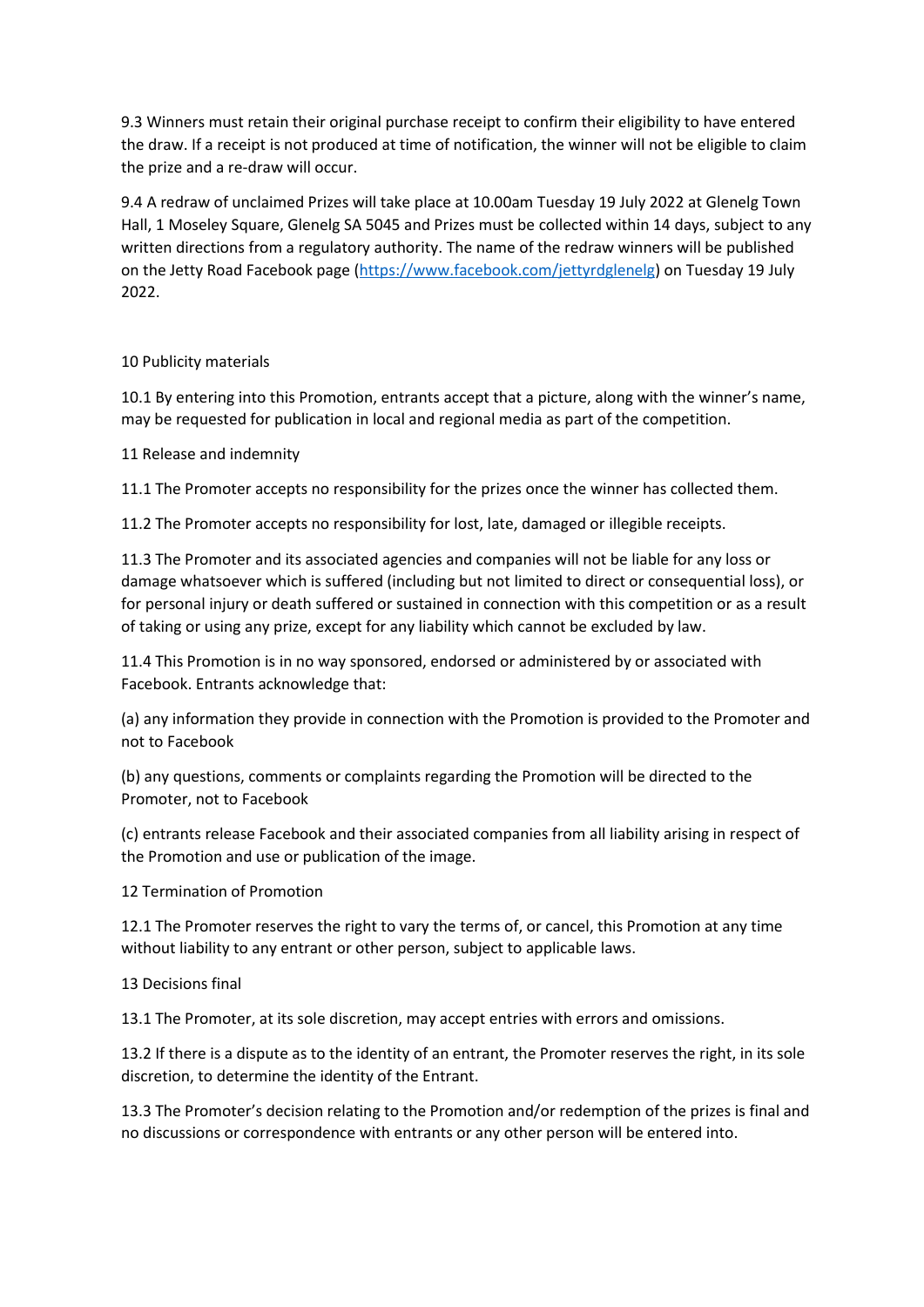# Appendix 1 – Major Prize Pool

| <b>Prize</b>                         | Type       | <b>Value</b> | Quantity |
|--------------------------------------|------------|--------------|----------|
| 2022 BMW 1 Series 118i M Sport       | Prize Draw | \$58,000     |          |
| Hatchback (Colour: Black, Interior   |            |              |          |
| trim finishers Illuminated Brooklyn) |            |              |          |
| Manufacturer Model code              |            |              |          |
| 7K32118ihatch                        |            |              |          |
| Including factor option S07AC Sport  |            |              |          |
| Line                                 |            |              |          |
|                                      |            |              |          |
|                                      |            |              |          |
| TOTALS                               |            | \$58,000     |          |

# Appendix 2 – Participating Retailers

| <b>Business Name</b>                           | <b>Number</b>  | <b>Street</b>          | Suburb  |
|------------------------------------------------|----------------|------------------------|---------|
| 2B Altered                                     | 2B             | <b>Byron Street</b>    | Glenelg |
| 4ever Massage                                  | $\overline{7}$ | <b>Moseley Square</b>  | Glenelg |
| Abache Hair And Body                           | 14             | <b>Gordon Street</b>   | Glenelg |
| Adelaide Exchange Jeweller                     | $110 - 116$    | Jetty Road             | Glenelg |
| <b>Advanced Plastic &amp; Cosmetic Surgery</b> | 10             | <b>Waterloo Street</b> | Glenelg |
| Aleenta Barre                                  | 77             | Jetty Road             | Glenelg |
| Annex Cafe                                     | 36             | Broadway               | Glenelg |
| <b>Anytime Fitness</b>                         | $115 - 123$    | Jetty Road             | Glenelg |
| ANZ Banking Group Limited                      | 81             | Jetty Road             | Glenelg |
| Aspire Hair Lounge                             | $117 - 123$    | Jetty Road             | Glenelg |
| Aspire Physiotherapy                           | 16             | Partridge Street       | Glenelg |
| Attitudes Boutique                             | 54             | Jetty Road             | Glenelg |
| <b>B C Financial Services Pty Ltd</b>          | $3 - 9$        | <b>Gordon Street</b>   | Glenelg |
| Bakers Delight - Glenelg                       | 94             | Jetty Road             | Glenelg |
| Banjo's Bakery Cafe                            | 15             | <b>Moseley Street</b>  | Glenelg |
| Bay Chambers Physiotherapy & Sports Injury     | 6              | Gordon Street          | Glenelg |
| <b>Bay Dermatology</b>                         | 14             | Partridge Street       | Glenelg |
| <b>Bay Family Dental</b>                       | 17             | Nile Street            | Glenelg |
| Bay Fish Shop                                  | 27             | Jetty Road             | Glenelg |
| <b>Bay Junction Florists</b>                   | 97             | Jetty Road             | Glenelg |
| Bay Newsagency & Cards Centre                  | 122            | Jetty Road             | Glenelg |
| Bayside Café                                   | 9              | Nile Street            | Glenelg |
| <b>Bayside Pharmacy Practice</b>               | $19 - 31$      | <b>Brighton Road</b>   | Glenelg |
| <b>Beach Burrito Company</b>                   | 56             | Jetty Road             | Glenelg |
| <b>Beachouse Glenelg</b>                       | 40             | <b>Colley Terrace</b>  | Glenelg |
| Beer Wine Spirits (BWS)                        | $19 - 31$      | <b>Brighton Road</b>   | Glenelg |
| Bendigo Bank Ltd                               | $19 - 31$      | <b>Brighton Road</b>   | Glenelg |
| Benny's American Burgers - Glenelg             | 120            | Jetty Road             | Glenelg |
| <b>Blazae Fashion Emporium</b>                 | 59             | Jetty Road             | Glenelg |
| <b>Blue Illusion</b>                           | 74             | Jetty Road             | Glenelg |
| Bomdia Bowls Acai Bar                          | $\overline{2}$ | <b>Moseley Street</b>  | Glenelg |
| <b>Bonita Beauty Clinic</b>                    | 2A             | Durham Street          | Glenelg |
| <b>Boost Juice</b>                             | 31             | Jetty Road             | Glenelg |
| Bottega Gelateria                              | 58             | Jetty Road             | Glenelg |
| Bracegirdle's House Of Fine Chocolate          | 31             | Jetty Road             | Glenelg |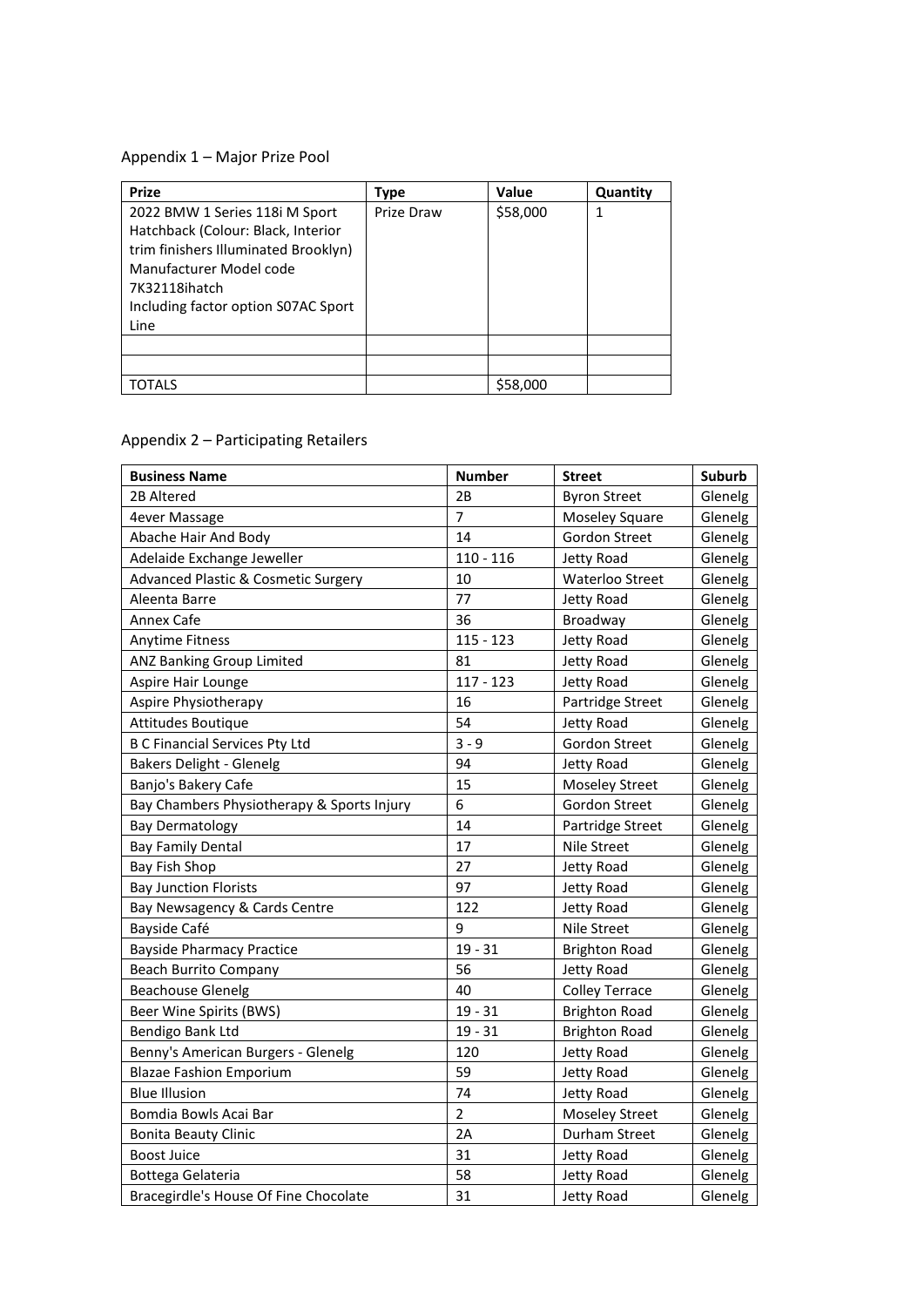| Camel and Fig                      | 118            | Jetty Road               | Glenelg            |
|------------------------------------|----------------|--------------------------|--------------------|
| Capriccio Restaurant               | 10             | <b>Sussex Street</b>     | Glenelg            |
| Cardone's Seafood And Grill        | 108            | Jetty Road               | Glenelg            |
| Caruso's Fresh Foods               | 100            | Jetty Road               | Glenelg            |
| Cash Converters Personal Finance   | 113            | Jetty Road               | Glenelg            |
| <b>Chalkers Eight Ball Centre</b>  | 112            | Jetty Road               | Glenelg            |
| Cheap As Chips                     | 152 - 154      | Jetty Road               | Glenelg            |
| <b>Chemist Warehouse Glenelg</b>   | 98             | Jetty Road               | Glenelg            |
| Churchills Butchery                | $19 - 31$      | <b>Brighton Road</b>     | Glenelg            |
| Cibo Espresso                      | $13 - 15$      | Moseley Square           | Glenelg            |
| Clear Skincare Clinic              | 124            | Jetty Road               | Glenelg            |
| Coast Yoga                         | $1 - 5$        | <b>Sussex Street</b>     | Glenelg            |
| Coastal Uggs                       | 109            | Jetty Road               | Glenelg            |
| Coco House Cafe                    | 9              | Moseley Square           | Glenelg            |
| Cold Rock Glenelg                  | Shop 12        | <b>Moseley Square</b>    | Glenelg            |
| Cotton On                          | 60             | Jetty Road               | Glenelg            |
| <b>Cut Snake Barbershop</b>        | $1 - 5$        | <b>Sussex Street</b>     | Glenelg            |
| Daily Grind                        | 61F            | Jetty Road               | Glenelg            |
| Daisy & Hen                        | 120            | Jetty Road               | Glenelg            |
| Denim & Cloth                      | 71             | Jetty Road               | Glenelg            |
| Domino's Pizza Glenelg             | 148            | Jetty Road               | Glenelg            |
| <b>Donnell Financial Solutions</b> | $3 - 9$        | Gordon Street            | Glenelg            |
| <b>Dymocks Booksellers</b>         | 55             | Jetty Road               | Glenelg            |
| Echelon Studio                     | $1 - 5$        | <b>Sussex Street</b>     | Glenelg            |
| Elatte                             | 8              | Jetty Road               | Glenelg            |
| <b>Elders Insurance Glenelg</b>    | $3 - 9$        | Gordon Street            | Glenelg            |
| Endota Spa                         | $\mathbf{1}$   | Nile Street              | Glenelg            |
| Ensenada Motor Inn                 | 13             | <b>Colley Terrace</b>    | Glenelg            |
| <b>Equinox Clothing</b>            | $19 - 31$      | <b>Brighton Road</b>     | Glenelg            |
| Europa At The Bay                  | $12 - 14$      | Jetty Road               | Glenelg            |
| <b>Event Cinemas</b>               | $117 - 123$    | Jetty Road               | Glenelg            |
| <b>Extreme Boardriders</b>         | 118            | Jetty Road               | Glenelg            |
| Fandi Barber Boys                  | $\overline{2}$ | <b>Moseley Street</b>    | Glenelg            |
| <b>Fassina Liquor Merchants</b>    | 104            | Jetty Road               | Glenelg            |
| Feed                               | 89             | Jetty Road               | Glenelg            |
| Fella Hamilton                     | 61             | Jetty Road               | Glenelg            |
| Femme Connection                   | 19             | Jetty Road               | Glenelg            |
| Fishbone Café                      | 9              | Moseley Square           | Glenelg            |
| <b>Flight Centre Glenelg</b>       | 91             | Jetty Road               | Glenelg            |
| Form Pilates And Barre             | $115 - 123$    | Jetty Road               | Glenelg            |
| Fourth                             | 34             | Jetty Road               | Glenelg            |
| Frankie Hair And Beauty            | $\overline{2}$ | Gordon Street            | Glenelg            |
| Friendship Café                    | 92             | Jetty Road               | Glenelg            |
| Fruizberry                         | 42             | Jetty Road               | Glenelg            |
| <b>Funworks Lolly Shop</b>         | 33             | Jetty Road               | Glenelg            |
| Gelatissimo                        | 45             | Jetty Road               | Glenelg            |
| Genki Do Acupuncture               | $1 - 5$        | <b>Sussex Street</b>     | Glenelg            |
|                                    |                |                          |                    |
| Ghanda<br>Glenelg 7 Day Pharmacy   | 48<br>92       | Jetty Road<br>Jetty Road | Glenelg<br>Glenelg |
| <b>Glenelg Art Gallery</b>         | $\overline{2}$ | Jetty Road               | Glenelg            |
|                                    | 160            |                          |                    |
| Glenelg Bbq Inn                    |                | Jetty Road               | Glenelg            |
| Glenelg Day Surgery                | 24             | Gordon Street            | Glenelg            |
| <b>Glenelg Dental Centre</b>       | 8              | Waterloo Street          | Glenelg            |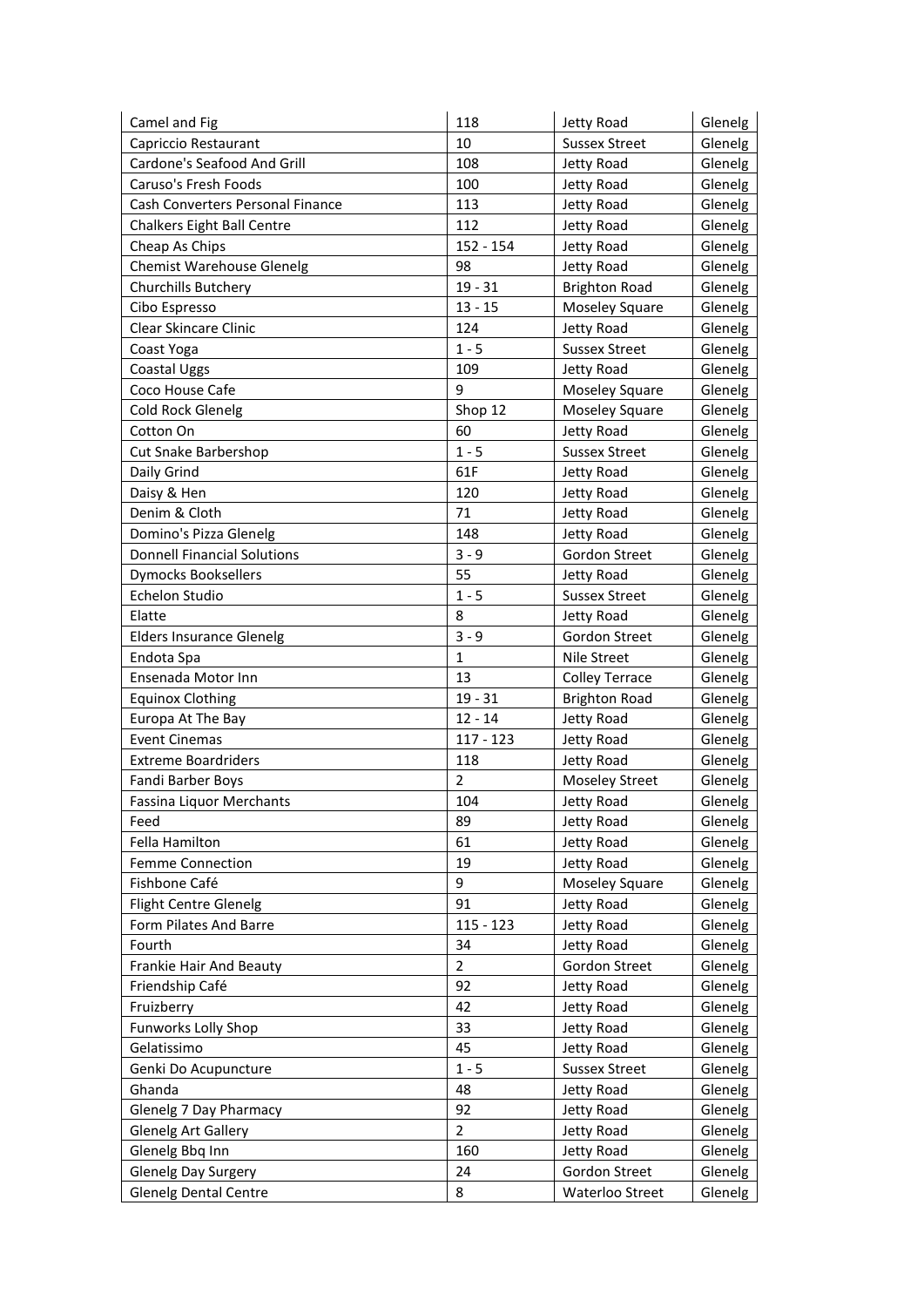| <b>Glenelg Health Foods</b>         | 59             | Jetty Road             | Glenelg |
|-------------------------------------|----------------|------------------------|---------|
| <b>Glenelg Mobiles</b>              | 85             | Jetty Road             | Glenelg |
| <b>Glenelg Orthopaedics</b>         | 14             | <b>Waterloo Street</b> | Glenelg |
| Glenelg Pizza House                 | 61C            | Jetty Road             | Glenelg |
| <b>Glenelg Shoe Repairs</b>         | $1 - 5$        | <b>Sussex Street</b>   | Glenelg |
| <b>Glenelg Spices</b>               | 111            | Jetty Road             | Glenelg |
| Glenelg Thai Massage                | $\overline{2}$ | <b>Moseley Street</b>  | Glenelg |
| Gloria Jeans Glenelg                | $63 - 65$      | Jetty Road             | Glenelg |
| Good Physio (Glenelg)               | $115 - 123$    | Jetty Road             | Glenelg |
| Goodslice Pizza Natural             | 42             | Jetty Road             | Glenelg |
| <b>Grand Newsagency</b>             | $\mathbf{1}$   | St Johns Row           | Glenelg |
| Green Tea House                     | 22             | Jetty Road             | Glenelg |
| Grundy's Shoe Store                 | 102            | Jetty Road             | Glenelg |
| <b>H&amp;A Coffee House</b>         | 59             | Jetty Road             | Glenelg |
| Haigh's Chocolates                  | 87B            | Jetty Road             | Glenelg |
| Hair Machine Glenelg                | 136            | Jetty Road             | Glenelg |
| Haku Massage                        | $1 - 5$        | <b>Sussex Street</b>   | Glenelg |
| <b>Harris Real Estate</b>           | $115 - 123$    | Jetty Road             | Glenelg |
| HealthS+VE Pharmacy                 | $93 - 95$      | Jetty Road             | Glenelg |
| <b>Healthscope Pathology</b>        | 5              | <b>Byron Street</b>    | Glenelg |
| <b>Healthy Life Glenelg</b>         | 59             | Jetty Road             | Glenelg |
| <b>Hello Harry</b>                  | 40             | Jetty Road             | Glenelg |
| Her on Partridge                    | $\mathbf{1}$   | Partridge Street       | Glenelg |
| Hog's Australia's Steakhouse        | 36             | Jetty Road             | Glenelg |
| Holdfast Bay Musculoskeletal Centre | $3 - 9$        | Gordon Street          | Glenelg |
| <b>Holdfast Bay Optometry</b>       | 105A           | Jetty Road             | Glenelg |
| <b>Holdfast Medical Centre</b>      | 6              | Gordon Street          | Glenelg |
| Homebasics Kitchen + Tableware      | 128            | Jetty Road             | Glenelg |
| House of Sophia                     | 113            | Jetty Road             | Glenelg |
| Hudsons Shepparton Pty. Ltd.        | 20             | Jetty Road             | Glenelg |
| lan's Shoes                         | 146            | Jetty Road             | Glenelg |
| Il Kafe                             | $19 - 31$      | <b>Brighton Road</b>   | Glenelg |
| Indian Spice Authentic Cuisine      | 5              | Moseley Square         | Glenelg |
| Indochine                           | 108            | Jetty Road             | Glenelg |
| Inner Focus Health And Fitness      | 7              | <b>Moseley Square</b>  | Glenelg |
| Iron Maiden                         | 4              | Partridge Street       | Glenelg |
| Jai Thai Massage                    | 59             | Jetty Road             | Glenelg |
| Jam Hairdesign                      | 4              | <b>Byron Street</b>    | Glenelg |
| James The Salon                     | 40             | Jetty Road             | Glenelg |
| Jetty Road Dental Clinic            | 106            | Jetty Road             | Glenelg |
| Jetty Road Investments Pty Ltd      | 79             | Jetty Road             | Glenelg |
| Jetty Road Paper Store              | 46             | Jetty Road             | Glenelg |
| Jetty Road Shoe Repairs             | 168A           | Jetty Road             | Glenelg |
| Jetty Road Tattoo Studio            | 27             | Jetty Road             | Glenelg |
| Kathmandhu                          | 107            | Jetty Road             | Glenelg |
| Kav's & Co Men's Haircutters        | $\mathbf{1}$   | Durham Street          | Glenelg |
| Krush Hair and Beauty               | 1A             | Rose Street            | Glenelg |
| Kylie Brown's Newsagent             | $19 - 31$      | <b>Brighton Road</b>   | Glenelg |
| Leather And Ugg Boot Hut            | 166            | Jetty Road             | Glenelg |
| Life and Co                         | $\overline{2}$ | Durham Street          | Glenelg |
| Lim's Chinese Restaurant            | $\mathbf{1}$   | Partridge Street       | Glenelg |
| Lippy and More                      | 4              | Partridge Street       | Glenelg |
| Lord of the Fries                   | 33             | Jetty Road             | Glenelg |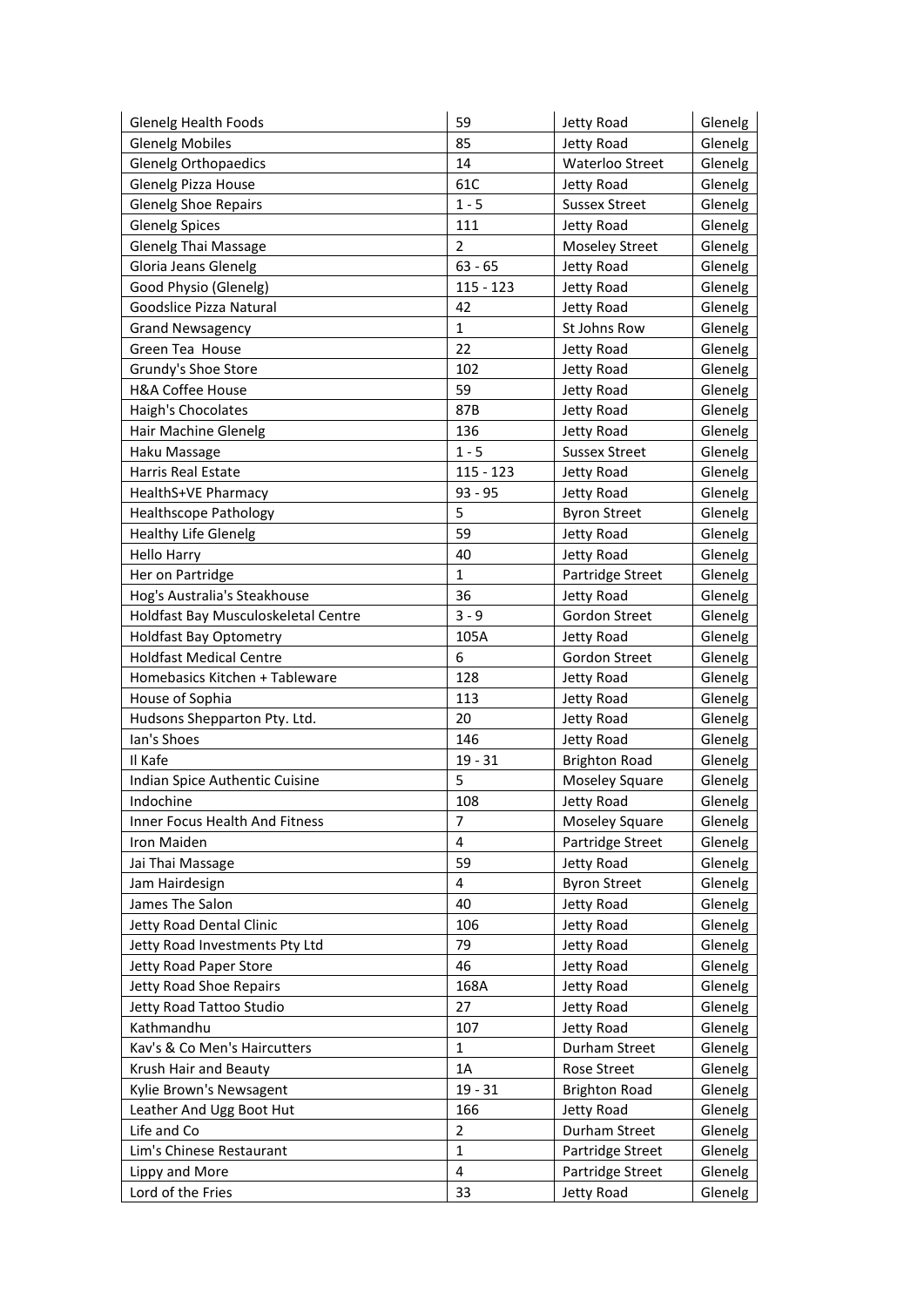| Lorna Jane                               | 30             | Jetty Road                   | Glenelg            |
|------------------------------------------|----------------|------------------------------|--------------------|
| Lucky Vietnamese Rolls                   | 111            | Jetty Road                   | Glenelg            |
| Lumiere Collective                       | 128            | Jetty Road                   | Glenelg            |
| Mamma Carmela Cafe Pizzeria              | 4              | Jetty Road                   | Glenelg            |
| Massage on Partridge                     | $\overline{4}$ | Partridge Street             | Glenelg            |
| Max Pritchard Gunner Architects Pty Ltd  | $\overline{2}$ | <b>Chapel Street</b>         | Glenelg            |
| <b>McKibbin Real Estate</b>              | $3 - 9$        | Gordon Street                | Glenelg            |
| MD Bodycare Massage                      | $19 - 31$      | <b>Brighton Road</b>         | Glenelg            |
| <b>Medical Lasers</b>                    | 10             | <b>Moseley Street</b>        | Glenelg            |
| Mimi Nail Salon                          | 128            | Jetty Road                   | Glenelg            |
| Mint on Moseley                          | 10             | Jetty Road                   | Glenelg            |
| Moseley Bar & Kitchen                    | 11             | <b>Moseley Square</b>        | Glenelg            |
| Mr Potato                                | 7              | <b>Moseley Square</b>        | Glenelg            |
| Naked by the Sea                         | 105B           | Jetty Road                   | Glenelg            |
| National Australia Bank                  | $63 - 65$      | Jetty Road                   | Glenelg            |
| <b>National Hearing Care</b>             | 144            | Jetty Road                   | Glenelg            |
| <b>National Pharmacies</b>               | 83             | Jetty Road                   | Glenelg            |
| <b>National Pharmacies Optical</b>       | 4              | <b>Byron Street</b>          | Glenelg            |
| Nijumaru Japenese Restaurant             | 20             | Jetty Road                   | Glenelg            |
| Nile Street Laundry                      | 5B             | Nile Street                  | Glenelg            |
| Noodle Box Glenelg                       | 51             | Jetty Road                   | Glenelg            |
| North Indian Cuisine                     | 41             | Jetty Road                   | Glenelg            |
|                                          | 6              | Waterloo Street              | Glenelg            |
| Ooh La La Beauty Boutique                | $19 - 31$      |                              |                    |
| <b>OPSM</b>                              | $115 - 123$    | <b>Brighton Road</b>         | Glenelg            |
| Optus                                    | 7              | Jetty Road                   | Glenelg            |
| Pa Tea                                   | 49             | <b>Moseley Square</b>        | Glenelg<br>Glenelg |
| Paisley Boutique                         |                | Jetty Road                   |                    |
| PALAZZO Boutique<br>Parlour Hair Glenelg | 101<br>125     | Jetty Road                   | Glenelg            |
| PartridgeGP                              | 670            | Jetty Road                   | Glenelg            |
| Performance Podiatry                     | 13             | Anzac Highway<br>Nile Street | Glenelg<br>Glenelg |
|                                          | 90             |                              |                    |
| Peter Shearers Menswear                  |                | Jetty Road                   | Glenelg            |
| Phil Hoffmann Travel                     | $19 - 31$      | <b>Brighton Road</b>         | Glenelg            |
| <b>Phuket Thai Restaurant</b>            | 162            | Jetty Road                   | Glenelg            |
| Physio One                               | 4              | <b>Byron Street</b>          | Glenelg            |
| Pinot & Picasso                          | $1 - 3$        | <b>Moseley Street</b>        | Glenelg            |
| <b>Piper Homewares</b>                   | 1              | Waterloo Street              | Glenelg            |
| <b>PMR Financial</b>                     | $3 - 9$        | Gordon Street                | Glenelg            |
| Priceline Pharmacy                       | $66 - 68$      | Jetty Road                   | Glenelg            |
| Promenade Restaurant                     | 2              | Jetty Road                   | Glenelg            |
| Reece Bathroom Life                      | $115 - 123$    | Jetty Road                   | Glenelg            |
| Rodney Clark                             | 50             | Jetty Road                   | Glenelg            |
| Rose Street Clinic                       | $\mathbf{1}$   | Rose Street                  | Glenelg            |
| RSPCA Op Shop Glenelg                    | 150            | Jetty Road                   | Glenelg            |
| <b>SA Gourmet Meats Glenelg</b>          | 94             | Jetty Road                   | Glenelg            |
| SA Pathology                             | 99             | Jetty Road                   | Glenelg            |
| Salon Headquarters                       | 3              | St Johns Row                 | Glenelg            |
| Salsas Fresh Mex Grill                   | 16             | Jetty Road                   | Glenelg            |
| Sheshells Restaurant                     | 4              | <b>Moseley Street</b>        | Glenelg            |
| Short Order                              | 6              | <b>Moseley Street</b>        | Glenelg            |
| Silk Laser Clinics                       | 134            | Jetty Road                   | Glenelg            |
| Simply Sushi                             | 108            | Jetty Road                   | Glenelg            |
| Skin Things Natural Salon                | 99B            | Jetty Road                   | Glenelg            |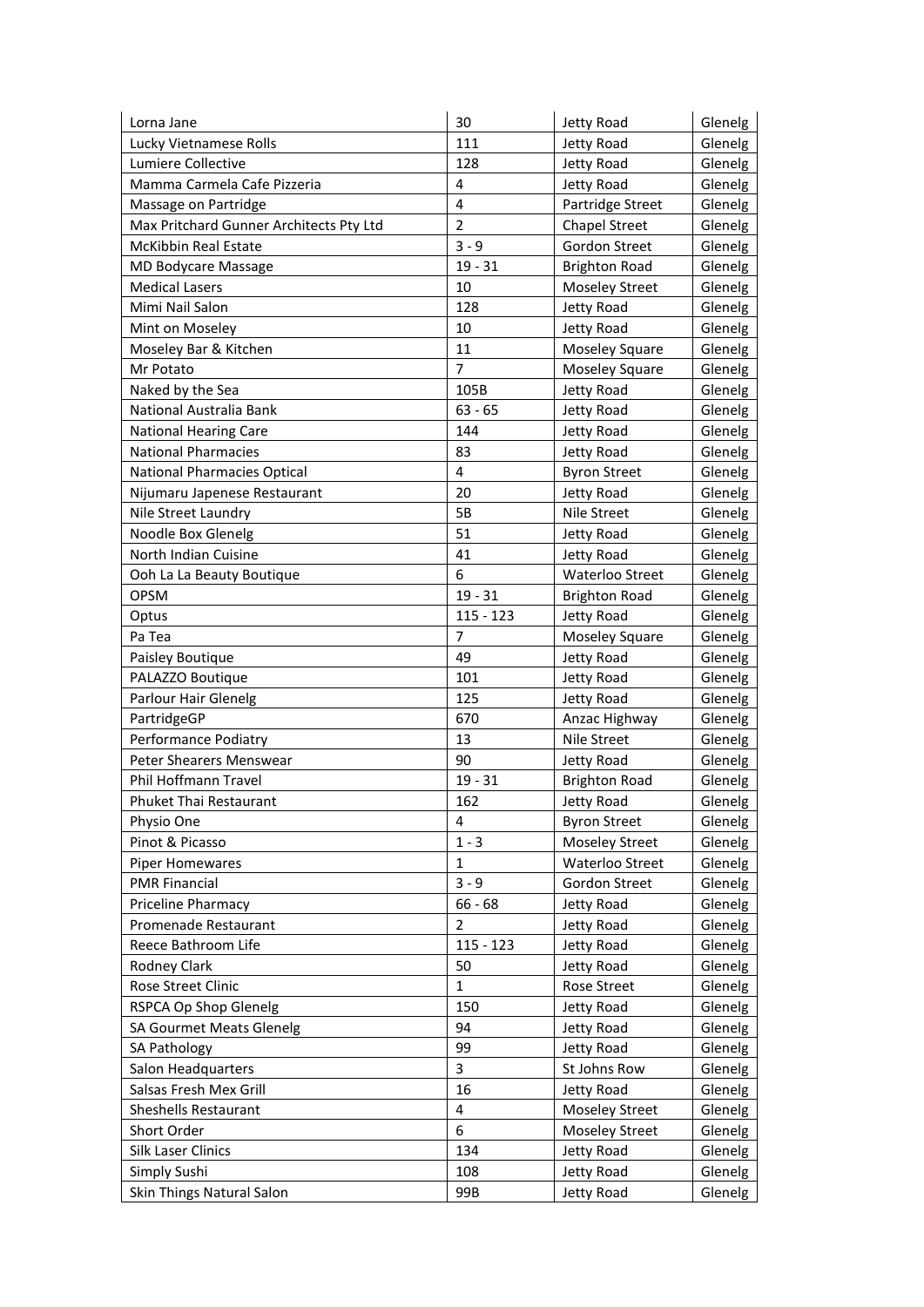| $1 - 5$<br><b>Sussex Street</b><br>Glenelg<br>Soul Awaken Skin Therapies<br>94<br>Jetty Road<br>Glenelg<br>Sportsgirl<br>$70 - 72$<br>Jetty Road<br>Sportspower<br>Glenelg<br>St Louis House of Fine Chocolate<br>1<br><b>Colley Terrace</b><br>Glenelg<br>$\overline{2}$<br>Stamford Grand (Grand Bar)<br>Jetty Road<br>Glenelg<br>$\overline{2}$<br><b>Stamford Grand (Horizons)</b><br>Jetty Road<br>Glenelg<br>$\overline{2}$<br><b>Stamford Grand Adelaide</b><br>Jetty Road<br>Glenelg<br>$19 - 31$<br>Subway Bayside<br><b>Brighton Road</b><br>Glenelg<br>25<br>Glenelg<br>Subway Jetty Road<br>Jetty Road<br>$15 - 17$<br>Sunglass Hut<br>Glenelg<br>Jetty Road<br>2C<br><b>Supplement Mart</b><br><b>Moseley Street</b><br>Glenelg<br>126<br>Jetty Road<br>Glenelg<br>Sussan<br>Suzanne Grae<br>Jetty Road<br>Glenelg<br>11<br>Nile Street<br><b>Swedish Tarts Glenelg</b><br>Glenelg<br>61<br>Symphony of Hair<br><b>Tapleys Hill Road</b><br>Glenelg<br><b>Taking Shape</b><br>140<br>Glenelg<br>Jetty Road<br>Taplin Commercial Management Pty Ltd<br>79<br>Jetty Road<br>Glenelg<br>79<br>Taplin Group Investments Pty Ltd<br>Glenelg<br>Jetty Road<br>79<br>Taplin Management Pty Ltd<br>Jetty Road<br>Glenelg |
|-------------------------------------------------------------------------------------------------------------------------------------------------------------------------------------------------------------------------------------------------------------------------------------------------------------------------------------------------------------------------------------------------------------------------------------------------------------------------------------------------------------------------------------------------------------------------------------------------------------------------------------------------------------------------------------------------------------------------------------------------------------------------------------------------------------------------------------------------------------------------------------------------------------------------------------------------------------------------------------------------------------------------------------------------------------------------------------------------------------------------------------------------------------------------------------------------------------------------------|
|                                                                                                                                                                                                                                                                                                                                                                                                                                                                                                                                                                                                                                                                                                                                                                                                                                                                                                                                                                                                                                                                                                                                                                                                                               |
|                                                                                                                                                                                                                                                                                                                                                                                                                                                                                                                                                                                                                                                                                                                                                                                                                                                                                                                                                                                                                                                                                                                                                                                                                               |
|                                                                                                                                                                                                                                                                                                                                                                                                                                                                                                                                                                                                                                                                                                                                                                                                                                                                                                                                                                                                                                                                                                                                                                                                                               |
|                                                                                                                                                                                                                                                                                                                                                                                                                                                                                                                                                                                                                                                                                                                                                                                                                                                                                                                                                                                                                                                                                                                                                                                                                               |
|                                                                                                                                                                                                                                                                                                                                                                                                                                                                                                                                                                                                                                                                                                                                                                                                                                                                                                                                                                                                                                                                                                                                                                                                                               |
|                                                                                                                                                                                                                                                                                                                                                                                                                                                                                                                                                                                                                                                                                                                                                                                                                                                                                                                                                                                                                                                                                                                                                                                                                               |
|                                                                                                                                                                                                                                                                                                                                                                                                                                                                                                                                                                                                                                                                                                                                                                                                                                                                                                                                                                                                                                                                                                                                                                                                                               |
|                                                                                                                                                                                                                                                                                                                                                                                                                                                                                                                                                                                                                                                                                                                                                                                                                                                                                                                                                                                                                                                                                                                                                                                                                               |
|                                                                                                                                                                                                                                                                                                                                                                                                                                                                                                                                                                                                                                                                                                                                                                                                                                                                                                                                                                                                                                                                                                                                                                                                                               |
|                                                                                                                                                                                                                                                                                                                                                                                                                                                                                                                                                                                                                                                                                                                                                                                                                                                                                                                                                                                                                                                                                                                                                                                                                               |
|                                                                                                                                                                                                                                                                                                                                                                                                                                                                                                                                                                                                                                                                                                                                                                                                                                                                                                                                                                                                                                                                                                                                                                                                                               |
|                                                                                                                                                                                                                                                                                                                                                                                                                                                                                                                                                                                                                                                                                                                                                                                                                                                                                                                                                                                                                                                                                                                                                                                                                               |
|                                                                                                                                                                                                                                                                                                                                                                                                                                                                                                                                                                                                                                                                                                                                                                                                                                                                                                                                                                                                                                                                                                                                                                                                                               |
|                                                                                                                                                                                                                                                                                                                                                                                                                                                                                                                                                                                                                                                                                                                                                                                                                                                                                                                                                                                                                                                                                                                                                                                                                               |
|                                                                                                                                                                                                                                                                                                                                                                                                                                                                                                                                                                                                                                                                                                                                                                                                                                                                                                                                                                                                                                                                                                                                                                                                                               |
|                                                                                                                                                                                                                                                                                                                                                                                                                                                                                                                                                                                                                                                                                                                                                                                                                                                                                                                                                                                                                                                                                                                                                                                                                               |
|                                                                                                                                                                                                                                                                                                                                                                                                                                                                                                                                                                                                                                                                                                                                                                                                                                                                                                                                                                                                                                                                                                                                                                                                                               |
|                                                                                                                                                                                                                                                                                                                                                                                                                                                                                                                                                                                                                                                                                                                                                                                                                                                                                                                                                                                                                                                                                                                                                                                                                               |
|                                                                                                                                                                                                                                                                                                                                                                                                                                                                                                                                                                                                                                                                                                                                                                                                                                                                                                                                                                                                                                                                                                                                                                                                                               |
| <b>Taplin Real Estate</b>                                                                                                                                                                                                                                                                                                                                                                                                                                                                                                                                                                                                                                                                                                                                                                                                                                                                                                                                                                                                                                                                                                                                                                                                     |
| 79<br>Jetty Road<br>Glenelg                                                                                                                                                                                                                                                                                                                                                                                                                                                                                                                                                                                                                                                                                                                                                                                                                                                                                                                                                                                                                                                                                                                                                                                                   |
| 79<br>Glenelg<br>Taplin Real Estate-Property Manager<br>Jetty Road                                                                                                                                                                                                                                                                                                                                                                                                                                                                                                                                                                                                                                                                                                                                                                                                                                                                                                                                                                                                                                                                                                                                                            |
| $19 - 31$<br><b>Telstra Shop</b><br><b>Brighton Road</b><br>Glenelg                                                                                                                                                                                                                                                                                                                                                                                                                                                                                                                                                                                                                                                                                                                                                                                                                                                                                                                                                                                                                                                                                                                                                           |
| $1 - 3$<br>Teraterra<br><b>Byron Street</b><br>Glenelg                                                                                                                                                                                                                                                                                                                                                                                                                                                                                                                                                                                                                                                                                                                                                                                                                                                                                                                                                                                                                                                                                                                                                                        |
| Terra and Sol<br>18<br>Jetty Road<br>Glenelg                                                                                                                                                                                                                                                                                                                                                                                                                                                                                                                                                                                                                                                                                                                                                                                                                                                                                                                                                                                                                                                                                                                                                                                  |
| <b>TGS</b><br>43<br>Jetty Road<br>Glenelg                                                                                                                                                                                                                                                                                                                                                                                                                                                                                                                                                                                                                                                                                                                                                                                                                                                                                                                                                                                                                                                                                                                                                                                     |
| 3<br>The Annex Café<br><b>Waterloo Street</b><br>Glenelg                                                                                                                                                                                                                                                                                                                                                                                                                                                                                                                                                                                                                                                                                                                                                                                                                                                                                                                                                                                                                                                                                                                                                                      |
| 57<br>The Bronze Snake<br>Jetty Road<br>Glenelg                                                                                                                                                                                                                                                                                                                                                                                                                                                                                                                                                                                                                                                                                                                                                                                                                                                                                                                                                                                                                                                                                                                                                                               |
| 6<br>The Changing Canvas<br><b>Sussex Street</b><br>Glenelg                                                                                                                                                                                                                                                                                                                                                                                                                                                                                                                                                                                                                                                                                                                                                                                                                                                                                                                                                                                                                                                                                                                                                                   |
| $\overline{2}$<br>The Daily Fixx<br>Gordon Street<br>Glenelg                                                                                                                                                                                                                                                                                                                                                                                                                                                                                                                                                                                                                                                                                                                                                                                                                                                                                                                                                                                                                                                                                                                                                                  |
| 12<br>The Eyebrow Studio<br>Glenelg<br><b>Sussex Street</b>                                                                                                                                                                                                                                                                                                                                                                                                                                                                                                                                                                                                                                                                                                                                                                                                                                                                                                                                                                                                                                                                                                                                                                   |
| The Goldsmithery<br>$43 - 45$<br>Jetty Road<br>Glenelg                                                                                                                                                                                                                                                                                                                                                                                                                                                                                                                                                                                                                                                                                                                                                                                                                                                                                                                                                                                                                                                                                                                                                                        |
| $19 - 31$<br><b>Brighton Road</b><br>Glenelg<br>The Gym                                                                                                                                                                                                                                                                                                                                                                                                                                                                                                                                                                                                                                                                                                                                                                                                                                                                                                                                                                                                                                                                                                                                                                       |
| The Health Hub Adelaide<br>4<br>Glenelg<br>Waterloo Street                                                                                                                                                                                                                                                                                                                                                                                                                                                                                                                                                                                                                                                                                                                                                                                                                                                                                                                                                                                                                                                                                                                                                                    |
| 59<br>The Ivy Room<br>Jetty Road<br>Glenelg                                                                                                                                                                                                                                                                                                                                                                                                                                                                                                                                                                                                                                                                                                                                                                                                                                                                                                                                                                                                                                                                                                                                                                                   |
| $24 - 28$<br>The Jetty Bar<br>Jetty Road<br>Glenelg                                                                                                                                                                                                                                                                                                                                                                                                                                                                                                                                                                                                                                                                                                                                                                                                                                                                                                                                                                                                                                                                                                                                                                           |
| $\overline{2}$<br>The Original Montezuma's Glenelg<br>Partridge Street<br>Glenelg                                                                                                                                                                                                                                                                                                                                                                                                                                                                                                                                                                                                                                                                                                                                                                                                                                                                                                                                                                                                                                                                                                                                             |
| 168C<br>The Ottoman Design<br>Jetty Road<br>Glenelg                                                                                                                                                                                                                                                                                                                                                                                                                                                                                                                                                                                                                                                                                                                                                                                                                                                                                                                                                                                                                                                                                                                                                                           |
| The Ottoman Grill Traditional Turkish Cuisine<br>168D<br>Jetty Road<br>Glenelg                                                                                                                                                                                                                                                                                                                                                                                                                                                                                                                                                                                                                                                                                                                                                                                                                                                                                                                                                                                                                                                                                                                                                |
| $\mathbf{1}$<br>Rose Street<br>The Royal Moody Barber<br>Glenelg                                                                                                                                                                                                                                                                                                                                                                                                                                                                                                                                                                                                                                                                                                                                                                                                                                                                                                                                                                                                                                                                                                                                                              |
| The Source Bulk Foods<br>$19 - 31$<br>Glenelg<br><b>Brighton Road</b>                                                                                                                                                                                                                                                                                                                                                                                                                                                                                                                                                                                                                                                                                                                                                                                                                                                                                                                                                                                                                                                                                                                                                         |
| 108<br>The Strand Café Restaurant<br>Jetty Road<br>Glenelg                                                                                                                                                                                                                                                                                                                                                                                                                                                                                                                                                                                                                                                                                                                                                                                                                                                                                                                                                                                                                                                                                                                                                                    |
| $19 - 31$<br>The Wash<br><b>Brighton Road</b><br>Glenelg                                                                                                                                                                                                                                                                                                                                                                                                                                                                                                                                                                                                                                                                                                                                                                                                                                                                                                                                                                                                                                                                                                                                                                      |
| 76<br>Glenelg<br><b>Travel Associates</b><br>Jetty Road                                                                                                                                                                                                                                                                                                                                                                                                                                                                                                                                                                                                                                                                                                                                                                                                                                                                                                                                                                                                                                                                                                                                                                       |
| Umi Sushi<br>$19 - 31$<br><b>Brighton Road</b><br>Glenelg                                                                                                                                                                                                                                                                                                                                                                                                                                                                                                                                                                                                                                                                                                                                                                                                                                                                                                                                                                                                                                                                                                                                                                     |
| 59<br>Glenelg<br><b>Urban Desserts</b><br>Jetty Road                                                                                                                                                                                                                                                                                                                                                                                                                                                                                                                                                                                                                                                                                                                                                                                                                                                                                                                                                                                                                                                                                                                                                                          |
| $19 - 31$<br>Urban Fresh<br><b>Brighton Road</b><br>Glenelg                                                                                                                                                                                                                                                                                                                                                                                                                                                                                                                                                                                                                                                                                                                                                                                                                                                                                                                                                                                                                                                                                                                                                                   |
| Vertice Boutique<br>138<br>Jetty Road<br>Glenelg                                                                                                                                                                                                                                                                                                                                                                                                                                                                                                                                                                                                                                                                                                                                                                                                                                                                                                                                                                                                                                                                                                                                                                              |
| Villa Hampton<br>148<br>Jetty Road<br>Glenelg                                                                                                                                                                                                                                                                                                                                                                                                                                                                                                                                                                                                                                                                                                                                                                                                                                                                                                                                                                                                                                                                                                                                                                                 |
| $19 - 31$<br>Vitality<br><b>Brighton Road</b><br>Glenelg                                                                                                                                                                                                                                                                                                                                                                                                                                                                                                                                                                                                                                                                                                                                                                                                                                                                                                                                                                                                                                                                                                                                                                      |
| 35<br>Vodafone<br>Jetty Road<br>Glenelg                                                                                                                                                                                                                                                                                                                                                                                                                                                                                                                                                                                                                                                                                                                                                                                                                                                                                                                                                                                                                                                                                                                                                                                       |
| 61<br>Jetty Road<br><b>Waffle King</b><br>Glenelg                                                                                                                                                                                                                                                                                                                                                                                                                                                                                                                                                                                                                                                                                                                                                                                                                                                                                                                                                                                                                                                                                                                                                                             |
| Waves On Partridge<br>4<br>Partridge Street<br>Glenelg                                                                                                                                                                                                                                                                                                                                                                                                                                                                                                                                                                                                                                                                                                                                                                                                                                                                                                                                                                                                                                                                                                                                                                        |